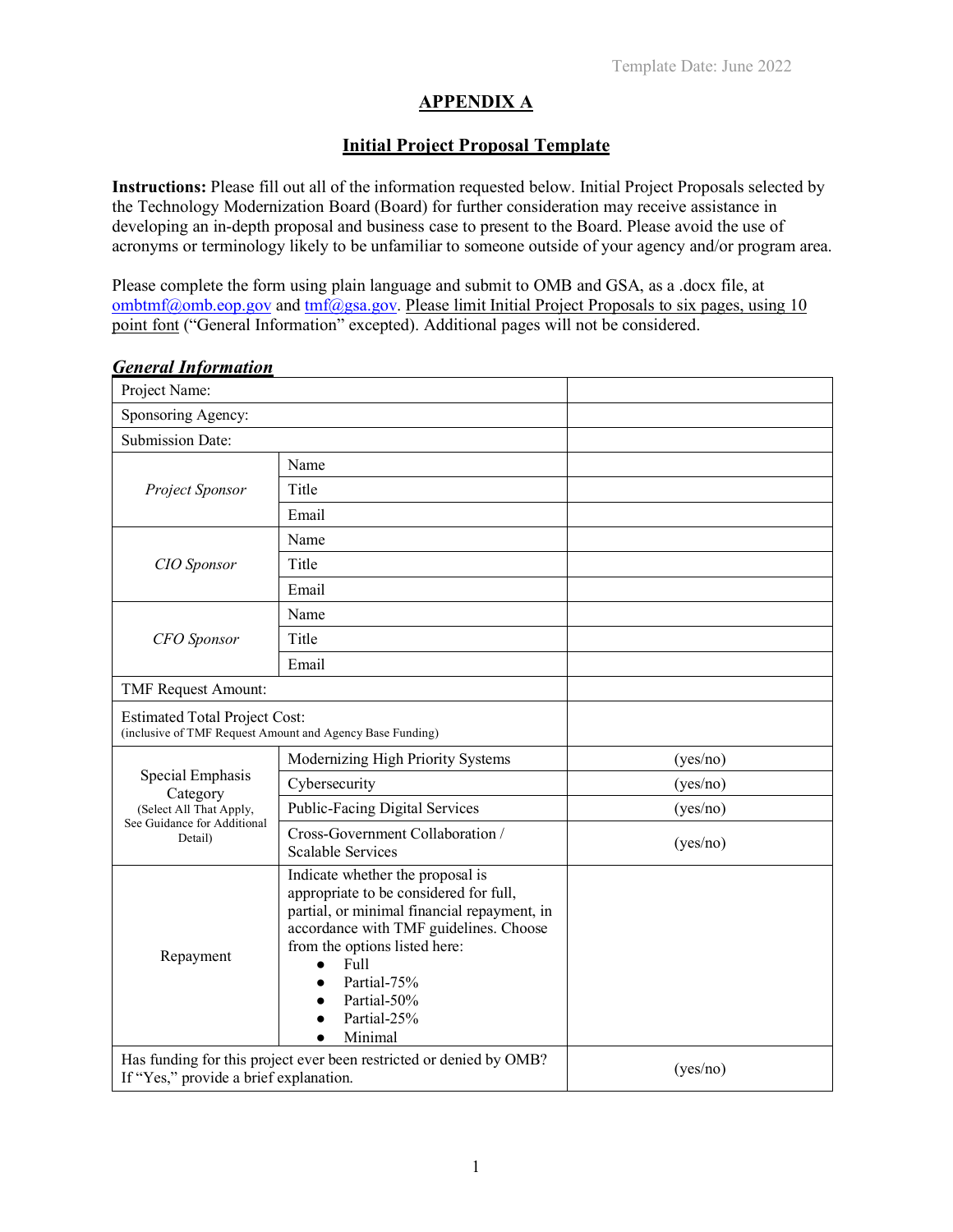| Have you submitted this project for funding in the current Budget<br>cycle to OMB? If "Yes," provide a brief explanation as to how this<br>proposal relates to the budget request. | (yes/no) |
|------------------------------------------------------------------------------------------------------------------------------------------------------------------------------------|----------|
| Do you know of any potential appropriations where funding for this<br>initiative is being proposed? If "Yes," provide a brief explanation.                                         | (yes/no) |
| Has funding for this project ever been restricted or denied by<br>Congress? If "Yes," provide a brief explanation.                                                                 | (yes/no) |

*1. Describe the problem this project solves and how successful execution of this project solves the problem. Please include specific information that explains the scale of the problem or impact this project will have. If you selected in the General Information section that this project addressed one or more special emphasis areas, ensure your response outlines how the project aligns to the special emphasis area(s). If this project addresses an immediate security gap, provide more detail on the risks the security gap poses to the agency or the public. For crossagency proposals, please identify the partner or benefiting Departments and Agencies and how they were involved in the development of this IPP. If this project provides a federal-wide solution or shared service, describe the market for this particular solution and any outreach or engagement with potential customers or users.*

*2. Provide a summary of users who will be directly impacted by this project. For each type of end-user, please describe who they are, the size of the population impacted, and what will change for them as a result of this project.* 

*3. Describe the current state of the problem and the issues and challenges it is causing. Include information regarding the current solution, including cost and any technology involved. Describe the proposed changes in technology stack, policy, or process that will be implemented.*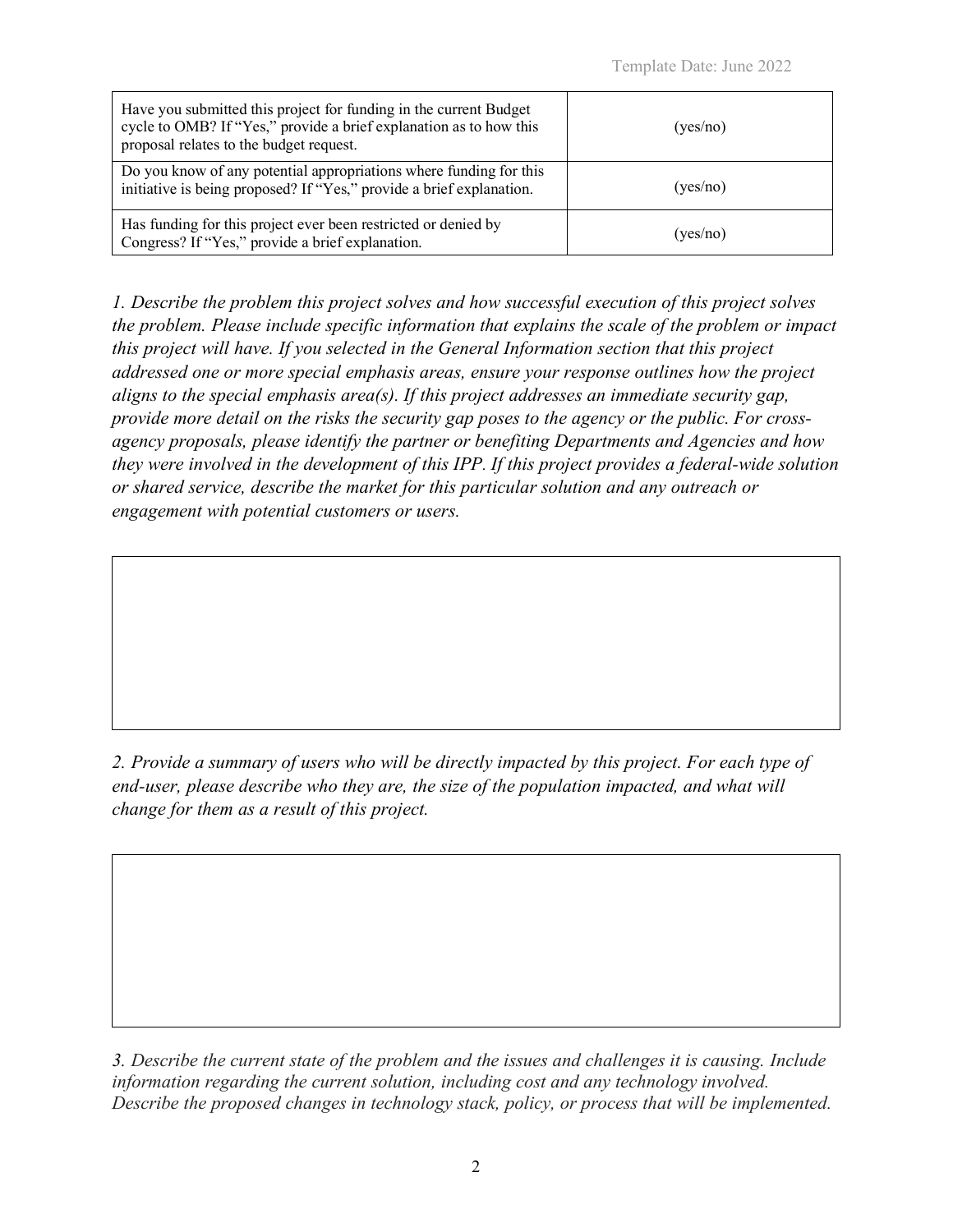*4. Describe how the agency plans to use the TMF funding, including how the agency will use buy, build and/or outsource approaches. Provide a high-level cost breakdown by project component and quarter or fiscal year. Describe the process the agency used to develop the cost estimate.*

*5. Describe the proposed project schedule, including deliverables and anticipated completion dates by quarter or fiscal year. Clearly identify the cadence for capability releases and the deployment of new functionality, if applicable. Describe the acquisition strategy the agency plans to use to support the project and incentivize an approach which generates value in the near term (i.e., Agile principles). If the agency has a business or technical roadmap, you may also include it in an appendix.*

*6. Describe the approach the agency will use to deliver this project. If applicable, describe how the agency will use Agile methodologies in project delivery. If applicable, describe the agency's plans for user research, pilot projects, and usability testing, change management, and business process reengineering.*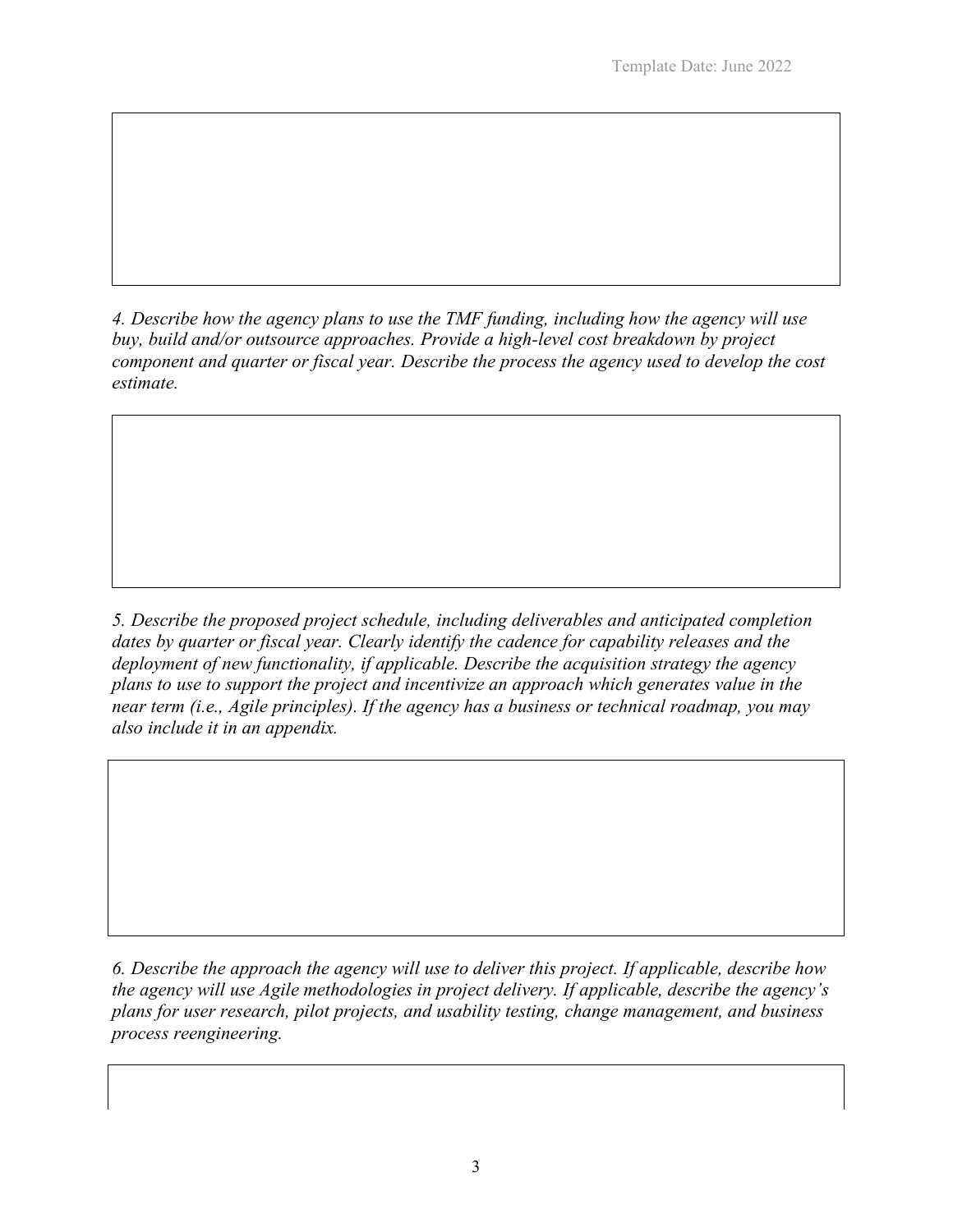*7. Describe the value proposition for this project and outcome metrics the agency will use to determine that the project was successful, such as reduction of unacceptable security risks, return on investment, cost savings, improvements to citizen facing services, government wide impact, elimination of technology debt, measurable data quality improvements, time saved by end users, number of paper, manual, or redundant processes eliminated, etc.*

8*. Describe why the project team is set up for success, citing examples such as (1) executive level support for this effort, including the Department Secretary or Deputy Secretary or Agency Head (2) the strength or experience of the team, including any agency digital service experts, other agency development resources, the availability of contractor support, etc., (3) the preparedness to begin executing this project, including any user research, pilot projects, or market research the team has already completed or the availability of a contract vehicle, and/or (4) other relevant factors that will demonstrate the likelihood of project success.*

*9. Describe why the Technology Modernization Fund is the best funding source for this project. Describe what will happen if TMF funding is not provided for this project. Describe the benefits of using the TMF, citing examples such as (1) earlier delivery of project benefits, and (2) benefits of completing this project as a single effort with upfront funding from the TMF.*